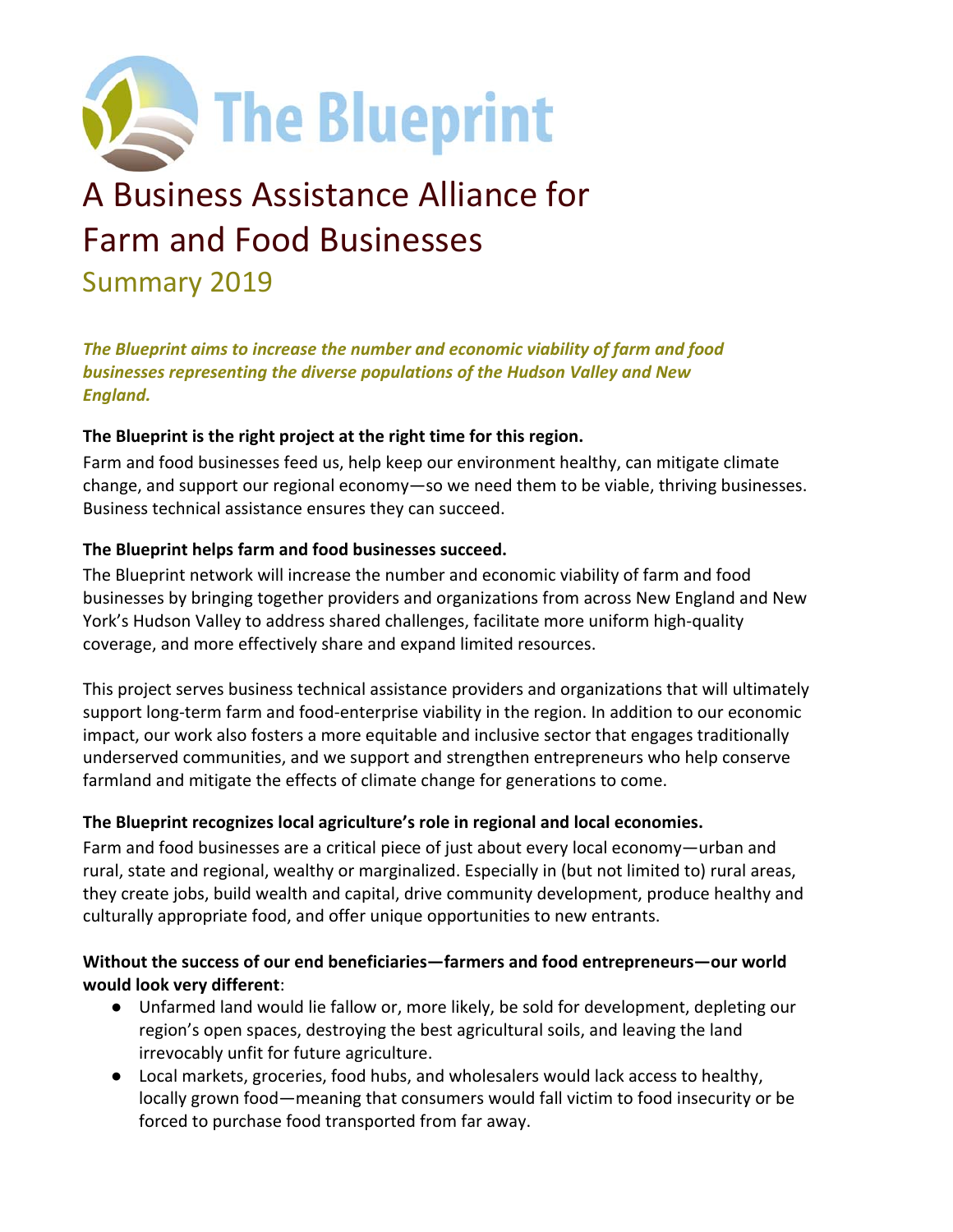- The loss of agricultural infrastructure—physical, economic, and knowledge-based would be nearly impossible to recover once lost, making the return of future generations to this line of work more difficult.
- Farm and food businesses also protect our water supply, build soil, and propagate humane production processes—practices that will disappear if these enterprises do.
- Our region's distinct agricultural identity would fade, depriving future generations of important historical legacies.

**The success of small farms and food businesses, especially in an era of Big Ag and bigger chains, offers a sense of economic democracy—a chance for anyone to successfully build a thriving business that can do** *good* **in addition to doing** *well***.**

#### Our Solution

The status quo offers at best a patchwork of informal networks—meaning providers depend heavily on personal connections, end beneficiaries may not know what individual resources are available or may not be able to access one‐on‐one coaching locally, and the system as a whole lacks efficiency, unity, and connection. *In short, we can and must do better.*

Led by longtime sector experts, the Blueprint project is distinguished by its collaborative, forward‐thinking approach to business viability for farmers and food entrepreneurs—a unique regional purview, a broad collection of stakeholders, and a specific focus on this critical element of farm and food enterprise viability. The Blueprint project will create a singular network of business advisors working for farm and food businesses—resulting in a group better able to share best practices, build a pipeline for the future, and deliver more uniform high‐quality services to a larger client pool. The network will also be well equipped to fundraise collectively for sector‐wide benefit.

# *The Blueprint aims to increase the number and economic viability of farm and food businesses representing the diverse populations of the Hudson Valley and New England.* The project will shift the regional status quo of service provision by networking, elevating, and supporting business technical assistance to farm and food businesses and by constructing a professional network of providers that is representative of the diversity of our farm and food community in our regiom

# **Executive Committee**

**Hudson Valley AgriBusiness Development Corporation, The Carrot Project, and Vermont Farm & Forest Viability Program**

# **Steering Committee**

**Albany Cooperative Extension American Farmland Trust, Grow NYC, Hudson Valley Farmer Training Collaborative, Land for Good, and New Entry Sustainable Farming Project**

*To learn more, visit thecarrotproject.org/sector\_development/the\_blueprint or contact Johanna de Graffenreid, johanna@thecarrotproject.org.*